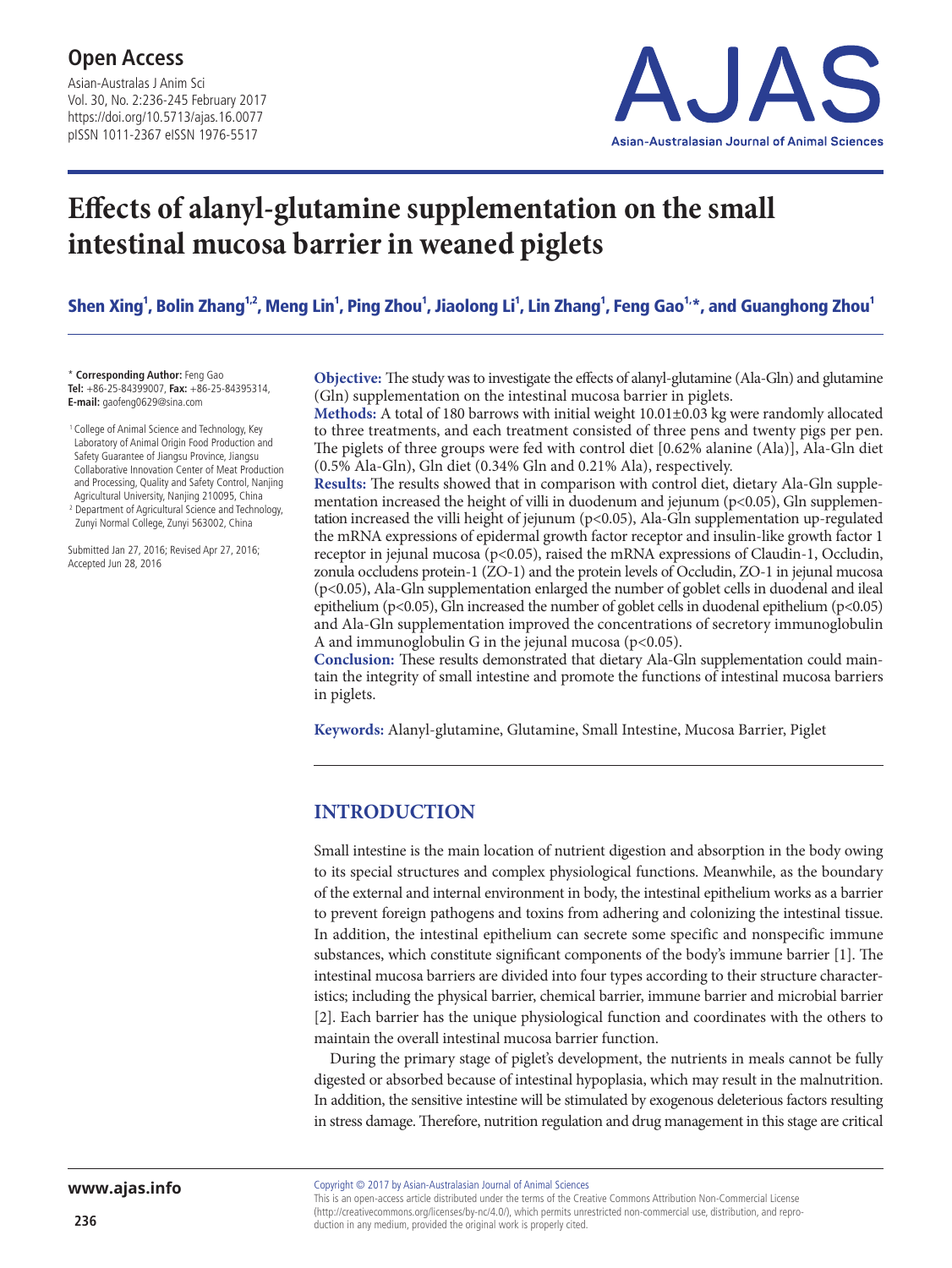to maintain intestinal health in piglets.

Glutamine (Gln) is in the highest concentration of all amino acids in blood and milk in mammals and which has been considered to be the provider carbon source for the synthesis of purines and pyrimidines and involved in the Krebs cycle via generating α-ketoglutaric acid through deamination and transamination procedures [3]. What's more, Gln is the important fuel for intestinal epithelial cell proliferation and integrity repair. The endogenous Gln of the body is inadequate when the piglets experience stress and is required to be supplemented in the diet. However, the utilization rate of free Gln in diets is low. Alanyl-glutamine (Ala-Gln) dipeptide is more stable and dissolvable than free Gln, and is recommended to be a substitute for Gln monomers [4]. Previous findings in our lab showed that the diet supplemented with Ala-Gln could improve the growth performance of piglets [5]. But so far, the molecular mechanisms of Ala-Gln and Gln in regulating the small intestinal mucosa barrier are poorly understood. Therefore, the objectives of the present experiment were to investigate the effects of dietary Ala-Gln and Gln supplementation on intestinal mucosa barrier in piglets.

## **MATERIALS AND METHODS**

#### **Animals and experimental design**

Standard operating procedures for animal care were approved by the Institutional Animal Care and Use Committee of Nanjing Agricultural University. One hundred and eighty crossed barrows (Duroc×Large White×Landrace, aged 35±1 days) with the average body weight of 10.01±0.03 kg were randomly allocated to three treatments, and each treatment consisted of three pens and twenty pigs per pen. The piglets of three groups were fed with the control diet (basal diet added 0.62% alanine [Ala]), Ala-Gln diet (basal diet added 0.5% Ala-Gln) and Gln diet (basal diet added 0.34% Gln and 0.21% Ala), respectively. The dosage of 0.5% Ala-Gln was chosen based on previous study [6]. The control diet and Gln diet were supplemented with 0.62% or 0.21% Ala to obtain isonitrogenous diet as in previous experiments [7]. The diets were formulated according to the energy and amino acid requirements of piglets recommended by the National Research Council [8]. The nutrient composition was calculated according to the recommendations of "Chinese Feed Database" [9], the crude protein (CP) of diets was measured with a nitrogen gas analyzer utilizing procedure [10] and the ingredients of the basal diets are shown in Table 1. The materials of Ala, Gln, and Ala-Gln were obtained from Tian Chen Pharmaceutical Co. (Tianjin, China).

The piglets were allowed a 3-days adjustment period before the formal experiment. All the piglets were housed in an environmentally controlled building during the whole experiment, and had *ad libitum* access to feed and water, the room temperature was maintained at 25°C to 27°C. The duration of the **Table 1.** Ingredients and nutrients content of the basal diets (as-fed basis)

| Ingredients (%)                          |       | <b>Nutrients content</b>        |       |
|------------------------------------------|-------|---------------------------------|-------|
| Ground corn                              | 49.50 | Crude protein (%) <sup>5)</sup> | 19.96 |
| Wheat flour                              | 11.06 | Calcium (%)                     | 0.70  |
| Soybean meal                             | 19.30 | Available phosphorus (%)        | 0.33  |
| Expanded soybean                         | 9.50  | Net energy (MJ/kg)              | 10.13 |
| Whey powder                              | 5.00  | Lysine $(\%)$                   | 1.24  |
| Fish meal                                | 2.50  | Methionine+Cysteine (%)         | 0.69  |
| DL- methionine                           | 0.11  | Threonine (%)                   | 0.74  |
| L-Lysine -HCl                            | 0.37  | Tryptophan (%)                  | 0.21  |
| L-Threonine                              | 0.11  | Arginine (%)                    | 1.15  |
| Dicalcium phosphate                      | 0.62  | Histidine (%)                   | 0.43  |
| Limestone powder                         | 0.63  | Isoleucine (%)                  | 0.71  |
| Sodium chloride                          | 0.30  | Leucine (%)                     | 1.41  |
| Vitamin and mineral premix <sup>1)</sup> | 1.00  | Phenylalanine (%)               | 0.81  |
| Ala <sup>2</sup>                         | 0.62  | Valine (%)                      | 0.78  |
| Ala-Gln $^{3)}$                          | 0.50  |                                 |       |
| Ala <sup>4</sup>                         | 0.21  |                                 |       |
| $G\ln^{4}$                               | 0.34  |                                 |       |

<sup>1)</sup> Premix provide per kg of diet provided: retinyl acetate, 11,000 IU; cholecalciferol, 2,000 IU; DL-a-tocopheryl acetate, 30 IU; menadione sodium bisulphite, 4.4 mg; thiamin mononitrate, 1.5 mg; riboflavin, 6 mg; pyridoxine hydrochloride, 3 mg; cyanocobalamin, 3.2 mg; D-pantothenic acid, 15 mg; nicotinic acid, 33 mg; D-biotin, 0.20 mg; folic acid, 1.65 mg; choline, 500 mg; 150 mg of iron as iron sulphate; 171.5 mg of copper as copper sulphate; 109.5 mg of zinc as zinc oxide; 32 mg of manganese as manganous oxide; 0.45 mg of selenium as sodium selenite; 0.40 mg of iodine as calcium iodate.

 $^{2)}$  Ala, the amount of Ala supplemented in control group.

<sup>3)</sup> Ala-Gln, the amount of Ala-Gln supplemented in Ala-Gln group.

 $4)$  Ala and  $4)$  Gln, the amount of Ala and Gln supplemented in Gln group.

<sup>5)</sup> Nutrient content of the diets was the value of measurement.

experiment was 28 days. All the piglets were fed three times per day at 06:30, 11:00, and 18:00 hours.

#### **Collection of samples**

Six piglets were randomly selected from each treatment (two pigs per pen) based on the average body weight with 18 piglets in total for sampling. Piglets were euthanatized by cardiac injection of pentobarbital (50 mg/kg·body weight) and bled via jugular venipuncture. The abdominal wall was opened by a midline incision, the entire small intestine was exteriorized and divided into three segments. Approximately a 5 cm length of the middle portion of duodenum, jejunum and ileum were cut out, and fixed in 4% paraformaldehyde to store for morphometric analysis. The three sections of the small intestine were each rinsed gently with sterile saline to clean out the contents, then the intestinal mucosa from each segment was carefully scraped off with a glass microscope slide, and snap-frozen in liquid  $N_2$  for the further analysis.

#### **Histology**

The segments of duodenum, jejunum and ileum (5 cm) which were fixed in paraformaldehyde were removed and embedded in paraffin, afterwards they were cut into approximately 5-mm thick slices by microtome. After that, the slices were mounted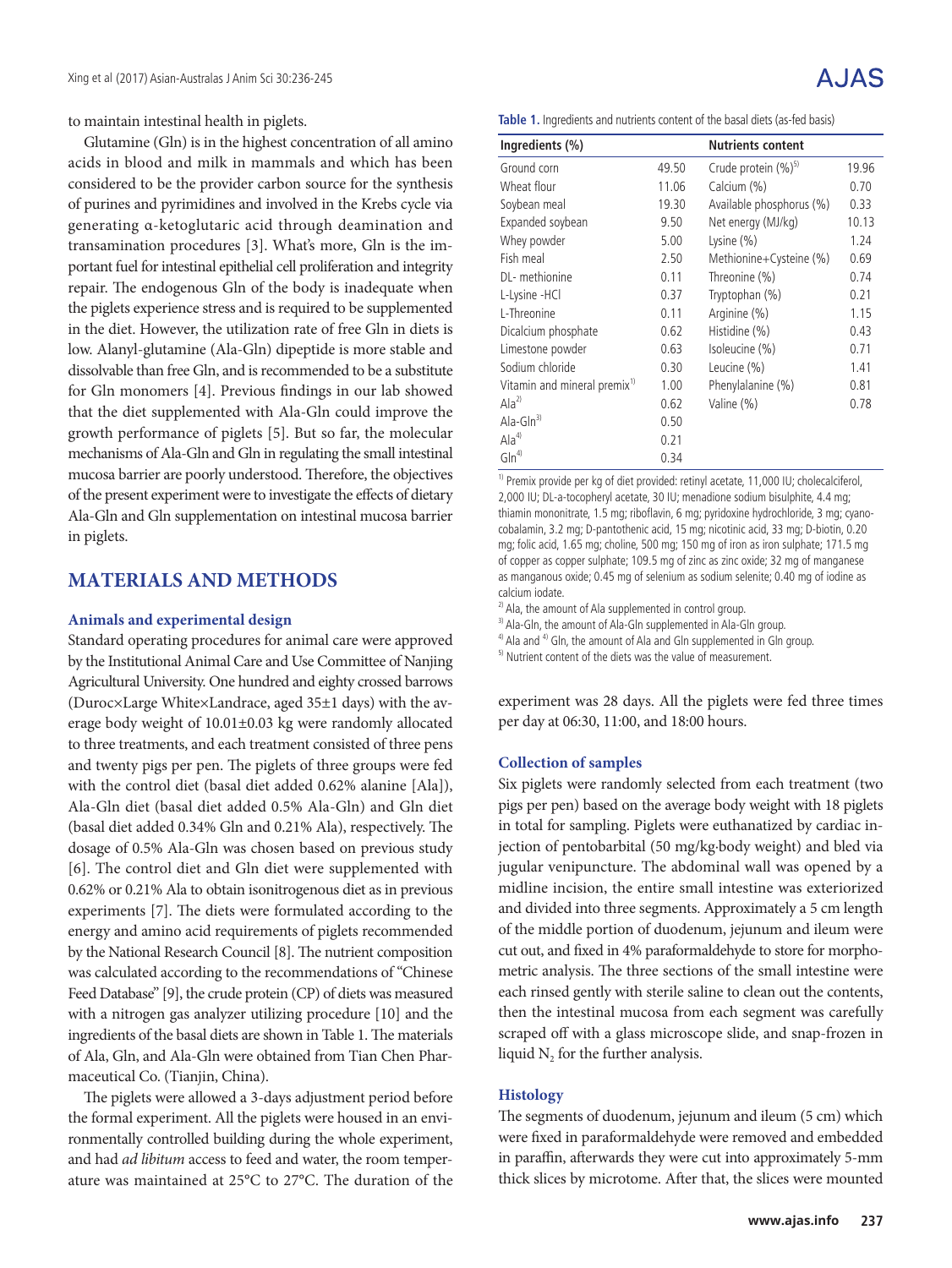# A.JAS

on glass slides and stained with hematoxylin and eosin to observe intestinal histomorphology. In each slice, the height of villi (determined as the distance from the villus tip to the crypt mouth) and the associated depth of crypts (measured from the crypt mouth to the base) were measured through computeraided light microscope (Nikon, Tokyo, Japan). The mean of measurements was calculated to yield three values per piglet. On the other hand, other histologic sections were stained with periodic acid schiff and the number of goblet cells (determined as the ratio of the total of goblet cells to the total of columnar cells among whole villus and statistics of five villi per piglet) in the intestinal villi were counted. The images of goblet cells were captured using an Olympus BX51 microscope (Olympus Optical Co., Ltd, Tokyo, Japan), and then, those images were analysed via the computer-assisted morphometric system, the mean was calculated to yield 6 values per piglet. These procedures were also processed by an observer unaware of the dietary treatments.

## **RNA extraction and complementary DNA (cDNA) synthesis**

The samples of jejunal mucosa were homogenized with the TRIzol reagent (Invitrogen, Carlsbad, CA, USA) to extract the total RNA and treated by DNase I (Invitrogen, Carlsbad, CA, USA) according to the manufacturer's guidelines. The OD260 and OD280 measurements of the RNAs were determinede spectrophotometrically (ND-1000, Nano Drop Technologies, Rockland, DE, USA). All samples presented the ratio of OD260/OD280 were 1.8 to 2.0, and the ratio of A260/A230

#### **Table 2.** Primer pairs used in the real time-polymerase chain reaction

was 1.7 to 2.1. RNA was reverse transcribed to cDNA via a Prime Script 1st Strand cDNA Synthesis Kit (Takara, Ostu, Japan) according to the recommended by manufacturers. The program included 37°C, 15 min; 85°C, 5 s; 4°C.

## **Quantification of mRNA levels**

Real time-polymerase chain reaction (RT-PCR, SYBR Premix Ex Taq, catalogue no. RR420A) was performed in a total volume of 20 μL, and it contained 10 μL SYBR Premix Ex Taq (2×), 0.4 μL forward and reverse primers, 0.4 μL ROX Reference Dye (50×) and 2.0 μL cDNA according to the manufacturer's recommendations. RT-PCR program consisted of 30 s at 95°C, 40 cycles of 5 s at 95°C and 34 s at 60°C. All samples were analyzed systematically through their melting curve. Glyceraldehyde-3-phosphate dehydrogenase (GAPDH) as an internal control was used to normalize the mRNA abundance of each sample according to the  $2^{-\Delta\Delta CT}$  method [11]. The relative primers for target genes were designed with software (Oligo 6.0; Molecular Biology Insights, Cascade, CO, USA) and the sequences were listed in Table 2.

### **Western blot analysis**

A portion of intestinal mucosa samples were removed from the liquid nitrogen and thawed on ice, mechanically homogenized soon afterwards and centrifuged at 10,000 g; 15 min at 4°C, and then the supernatants collected. The total protein concentration of supernatants were measured via bicinchoninic acid assay protein assay kit (Sangon Biotec, Shanghai, China) and diluted to an appropriate concentration according to the

| Genes            | Sequences $(5' \rightarrow 3')$ | <b>Accession No.</b> | Product size (bp) |
|------------------|---------------------------------|----------------------|-------------------|
| EGF              | Sense:ATGTCAACGAGTGTGCCTTC      | NM 214020.1          | 106               |
|                  | Antisense:TCAGGGAGCAGAACAAATCC  |                      |                   |
| EGFR             | Sense:ATCTGTAACCCGCTGTGCTC      | NM 214007.1          | 147               |
|                  | Antisense:GGCATTCTCCACGAACTCTC  |                      |                   |
| $IGF-1$          | Sense:AACAAGCCCACAGGGTACG       | NM_214256.1          | 100               |
|                  | Antisense:TCTCCAGCCTCCTCAGATCA  |                      |                   |
| $IGF-1R$         | Sense:ATGGAGGAAGTGACAGGGACTA    | XM 003361272         | 132               |
|                  | Antisense:GTGGTGGTGGAGGTGAAGTG  |                      |                   |
| MUC <sub>1</sub> | Sense:TGCACCATTTCCTTCCTCTG      | AY 243508.1          | 143               |
|                  | Antisense: AGTTCTTTCGTCGGCACTGA |                      |                   |
| MUC <sub>2</sub> | Sense:ACGACTTTGACGGACACTGCT     | XM 002347185.2       | 116               |
|                  | Antisense:AGGGGACGTTCTCGGTGAT   |                      |                   |
| Occludin         | Sense:CAGTGGCTTTGGTGGCTATG      | NM 001163647.2       | 101               |
|                  | Antisense:AGAATCCCTTTGCTGCTCGT  |                      |                   |
| Claudin-1        | Sense:GCCCTACTTTGCTGCTCCTG      | NM 001244539.1       | 141               |
|                  | Antisense:TTTCTGGTTGTTCCCACACG  |                      |                   |
| $ZO-1$           | Sense:AGCCATCCACTCCTGCCTAT      | XM 005659811.1       | 133               |
|                  | Antisense:GGGACCTGCTCATAACTTCG  |                      |                   |
| <b>GAPDH</b>     | Sense:ATGGTGAAGGTCGGAGTGAAC     | NM 001206359         | 235               |
|                  | Antisense:CTCGCTCCTGGAAGATGGT   |                      |                   |

EGF, epidermal growth factor; EGFR, epidermal growth factor receptor; IGF-1, insulin-like growth factor 1; IGF-1R, insulin-like growth factor 1 receptor; MUC1, mucin 1; MUC2, mucin 2; ZO-1, zonula occludens protein-1; GAPDH, glyceraldehyde-3-phosphate dehydrogenase.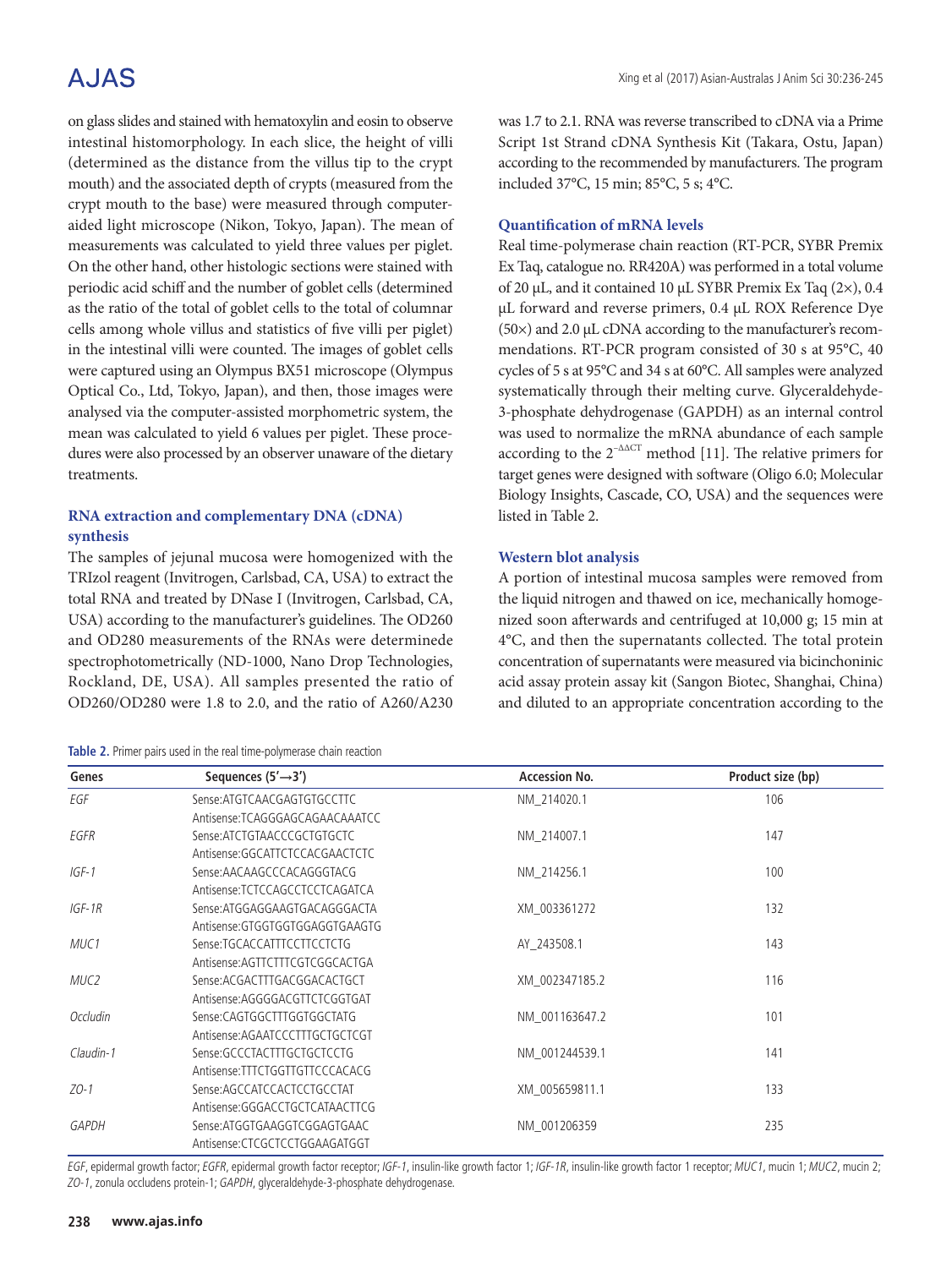operation instructions. Equal amounts of protein from each sample (30 μg) were separated with sodium dodecyl sulfatepolyacrylamide gel electrophoresis on 10% (occludin and claudin-1) or 7.5% (zonula occludens protein-1, ZO-1) polyacrylamide gel. The target proteins in the gel were transferred to polyvinylidene difluoride membranes. The membranes were soaked in 5% nonfat milk in tris buffered saline with Tween-20 (TBST, 200 mM Tris, 137 mM NaCl, 5 mM KCl and 0.1% Tween-20) for 2 h at room temperature, sequential incubated with primary antibody for occludin, claudin-1 and ZO-1 (1:500, diluted with TBST) overnight at 4°C with gentle shaking. After that, the membranes were washed with TBST and incubated with horseradish peroxidase-conjugated secondary antibody (1:3,000, diluted with TBST) for 2 h at room temperature. The primary antibodies for occludin, claudin-1, ZO-1, β-actin and the second antibody were purchased from Santa Cruz Biotechnology (Inc., Santa Cruz, CA, USA). The membranes were further treated with Super Signal West Pico chemiluminescent substrate (Thermo Fisher Scientific, Waltham, MA, USA) and detected by the Typhoon Trioe Imager (GE Healthcare, Chicago, IL, USA). Protein bands were quantified by densitometry using Image Quante software (Quantity one 4.61, Bio-rad, Hercules, CA, USA).

### **Concentrations of gastrointestinal hormones and immunoglobulins in jejunal mucosa**

The concentrations of gastrointestinal hormones including substance P (SP), vasoactive intestinal peptide (VIP) and the immunoglobulins including secretory immunoglobulin A (SIgA), immunoglobulin G (IgG), immunoglobulin M (IgM) in jejunal mucosa were measured using the relative enzymelinked immune sorbent assay kit (R&D Systems China Co., Ltd. Shanghai, China). The operations were executed according to the instructions of the manufacturer.

#### **Statistical analysis**

Statistics were analyzed by one-way ANOVA using the SAS program (version 8.02, SAS Institute Inc., Cary, NC, USA). Significant differences among treatment means were separated by Duncan's multiple range tests. The data were analysed with pen as the experimental unit ( $n = 3$ , the means of two pigs per pen were used to represent the pens). Less than 0.05 p value was used to indicate statistical significance.

## **RESULTS**

#### **Small intestinal histomorphology**

Data on the small intestinal structure were summarized in Table 3, compared with the control (0.62% Ala), dietary Ala-Gln supplementation increased the villi height of duodenum and jejunum in the piglets ( $p$ <0.05), up-regulated the ratio of villi height to crypt depth of duodenum and ileum (p<0.05), **Table 3.** Effects of dietary Ala-Gln and Gln supplementation on intestinal morphology of piglets ( $n = 3$ )

| <b>Items</b>               | <b>Groups</b>     |                   |                  | <b>SEM</b> | p-value |
|----------------------------|-------------------|-------------------|------------------|------------|---------|
|                            | Control           | Ala-Gin           | Gln              |            |         |
| Duodenum                   |                   |                   |                  |            |         |
| Villus height (µm)         | 474 <sup>b</sup>  | 499 <sup>a</sup>  | 480 <sub>b</sub> | 2.99       | 0.015   |
| Crypt depth (µm)           | 257               | 240               | 252              | 3.80       | 0.197   |
| Villus height: Crypt depth | 1.86 <sup>c</sup> | 2.08 <sup>a</sup> | $1.91^{b}$       | 0.04       | 0.035   |
| Jejunum                    |                   |                   |                  |            |         |
| Villus height (µm)         | 399 <sup>c</sup>  | 459 <sup>a</sup>  | $441^{b}$        | 6.17       | 0.014   |
| Crypt depth (µm)           | 178 <sup>a</sup>  | $1.69^{b}$        | $172^b$          | 1.39       | 0.036   |
| Villus height: Crypt depth | 2.25              | 2.72              | 2.57             | 0.05       | 0.050   |
| <b>Ileum</b>               |                   |                   |                  |            |         |
| Villus height (µm)         | 316               | 333               | 322              | 2.51       | 0.072   |
| Crypt depth (µm)           | 176 <sup>a</sup>  | 158 <sup>c</sup>  | $167^b$          | 2.11       | 0.027   |
| Villus height: Crypt depth | 1.80 <sup>c</sup> | 2.11 <sup>a</sup> | $1.93^{b}$       | 0.02       | 0.033   |

Ala-Gln, alanyl-glutamine; Gln, glutamine; SEM, standard error of the means.

a,b,c Mean values in the same target of different treatments were significantly different  $(p < 0.05)$ .

decreased the crypts depth of jejunum and ileum (p<0.05). In comparison with the control, Gln supplementation significantly increased the villi height of jejunum, up-regulated the ratio of villi height to crypt depth in the duodenum and ileum on piglets (p<0.05), reduced the crypts depth in the jejunum and ileum  $(p<0.05)$ .

### **Relative mRNA expressions of epidermal growth factor, insulin-like growth factor 1, and their receptors in jejunal mucosa**

Compared with the control (0.62% Ala), dietary Ala-Gln supplementation increased the mRNA expressions of epidermal growth factor (EGF), epidermal growth factor receptor (EGFR), insulin-like growth factor 1 (IGF-1), and insulin-like growth factor 1 receptor (IGF-1R) in the jejunal mucosa (p<0.05; Figure 1). In addition, Gln supplementation increased the mRNA expressions of EGF, IGF-1, and IGF-1R in the jejunal mucosa  $(p<0.05)$  compared with the control, but there was no significant difference in the mRNA expression of EGFR in the jejunal mucosa.

### **Relative mRNA expressions of tight junction proteins in jejunal mucosal**

Dietary Ala-Gln supplementation increased the mRNA expressions of jejunal mucosal occludin, claudin-1 and ZO-1 in piglets (p<0.05; Figure 2) compared with the control (0.62% Ala). Relatively, Gln supplementation increased the mRNA expressions of occludin and ZO-1 in the jejunal mucosa  $(p<0.05)$ compared with those in control, whereas, Gln supplementation did not affect the mRNA expression of claudin-1 in the jejunal mucosa.

**Relative protein levels of tight junction proteins in jejunal**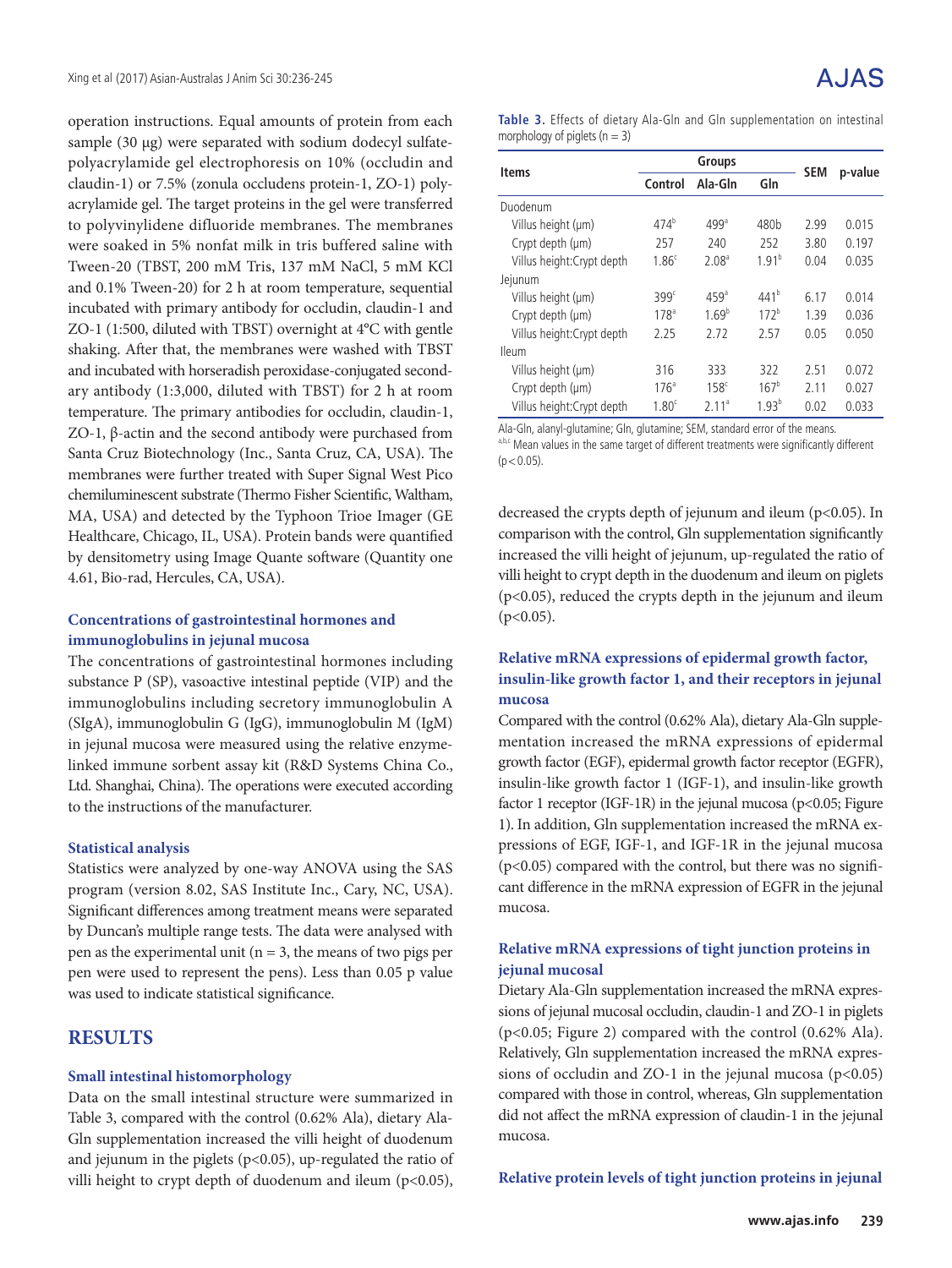# **AJAS**



**Figure 1.** Effects of dietary Ala-Gln and Gln supplementation on the mRNA expressions of cell proliferation related factors in the jejunum mucosa of piglets (n = 3). Values are means with their stand errors represented by vertical bars. <sup>a,b</sup> Mean values in the same target of different treatments were significantly different (p<0.05). Ala-Gln, alanyl-glutamine; EGF, epidermal growth factor; EGFR, epidermal growth factor receptor; Gln, glutamine; IGF-1, insulin-like growth factor 1; IGF-1R, insulin-like growth factor 1 receptor.



**Figure 2.** Effects of dietary Ala-Gln and Gln supplementation on the mRNA expression of tight junction proteins in the jejunum mucosa of piglets (n = 3). Values are means with their stand errors represented by vertical bars. <sup>a,b</sup> Mean values in the same target of different treatments were significantly different (p<0.05). Ala-Gln, alanyl-glutamine; Gln, glutamine; ZO-1, zonula occludens protein-1.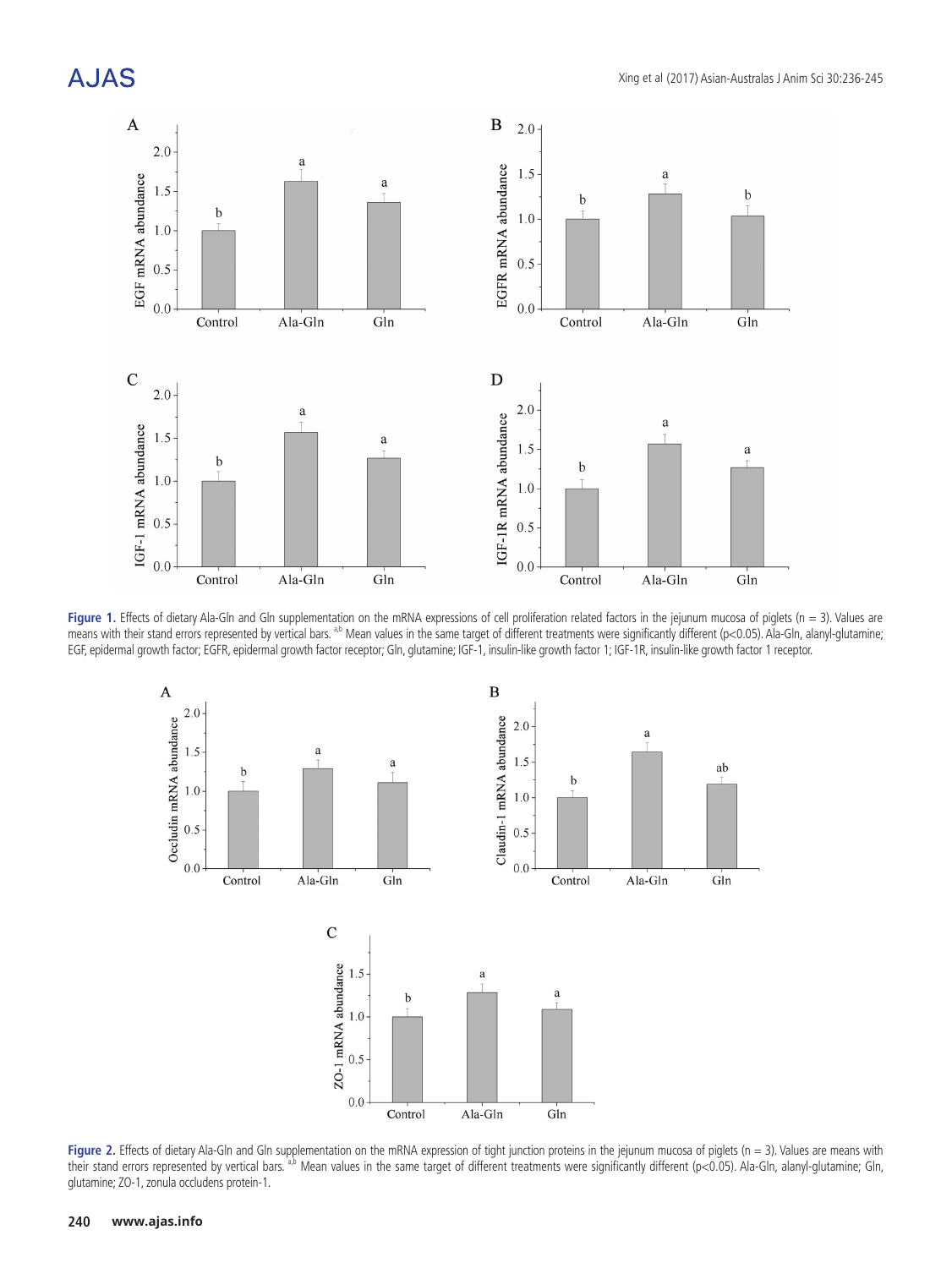

**Figure 3.** Effects of dietary Ala-Gln and Gln supplementation on the protein expression of tight junction proteins in the jejunum mucosa of piglets (n = 3). Values are means with their stand errors represented by vertical bars.<sup>a,b</sup> Mean values in the same target of different treatments were significantly different (p<0.05). Ala-Gln, alanyl-glutamine; Gln, glutamine; ZO-1, zonula occludens protein-1.

#### **mucosa**

Compared with the control (0.62% Ala), dietary Ala-Gln supplementation increased the protein levels of occludin and ZO-1 (p<0.05; Figure 3) in the jejunal mucosa, however, there was no difference in the protein level of claudin-1 of the jejunal mucosa. By contrast, Gln supplementation had no effect on the protein levels of occludin, claudin-1, or ZO-1 in the jejunal mucosa compared with the control.

#### **The number of goblet cells in small intestine**

As Table 4 shown, the number of goblet cells in the duodenum and ileum epithelium were increased by Ala-Gln supplementation ( $p$ <0.05) compared with the control (0.62% Ala), there was no difference in the number of goblet cells of jejunum be-

**Table 4.** Effects of dietary Ala-Gln and Gln supplementation on the number of goblet cells in small intestinal epithelium in of piglets ( $n = 3$ )

| <b>Items</b>                    | <b>Groups</b>     |                     |                   | <b>SEM</b> |         |  |
|---------------------------------|-------------------|---------------------|-------------------|------------|---------|--|
|                                 | Control           | Ala-Gln             | Gln               |            | p-value |  |
| Goblet cells (piece/100 pieces) |                   |                     |                   |            |         |  |
| Duodenum                        | $2.58^{b}$        | 2.80 <sup>a</sup>   | 2.71 <sup>a</sup> | 0.03       | 0.021   |  |
| Jejunum                         | 4.47              | 4.69                | 4.60              | 0.04       | 0.057   |  |
| <b>Ileum</b>                    | 5.39 <sup>b</sup> | $5.65$ <sup>a</sup> | $5.42^{b}$        | 0.05       | 0.040   |  |

Ala-Gln, alanyl-glutamine; Gln, glutamine; SEM, standard error of the means. a,b Mean values in the same target of different treatments were significantly different  $(p < 0.05)$ .

tween the Ala-Gln supplementation group and control group. On the other hand, Gln supplementation increased the number of goblet cells in the duodenum compared with the control (p<0.05), however, no effect of which was observed in the jejunum or ileum.

#### **Relative mRNA expressions of mucin in jejunal mucosa**

As presented in Figure 4, compared with the control (0.62% Ala), the diets supplemented with Ala-Gln and Gln increased the mRNA expression of mucin 2 (MUC2) in the jejunal mucosa (p<0.05). However, neither Ala-Gln nor Gln supplementation significantly affected the mRNA expression of mucin 1 (MUC1) in the jejunal mucosa compared to the control.

### **Concentrations of gastrointestinal hormones in jejunal mucosa**

As shown in Table 5, the concentrations of SP and VIP in the jejunal mucosa were increased by dietary Ala-Gln supplementation compared with the control  $(0.62\%$  Ala)  $(p<0.05)$ . In comparison, Gln supplementation increased the concentration of VIP in the jejunal mucosa (p<0.05) compared with the control, the concentration of SP in the jejunal mucosa did not differ between Gln supplementation group and the control group.

#### **Concentrations of immunoglobulins in jejunal mucosa**

As shown in Table 6, compared with the control (0.62% Ala),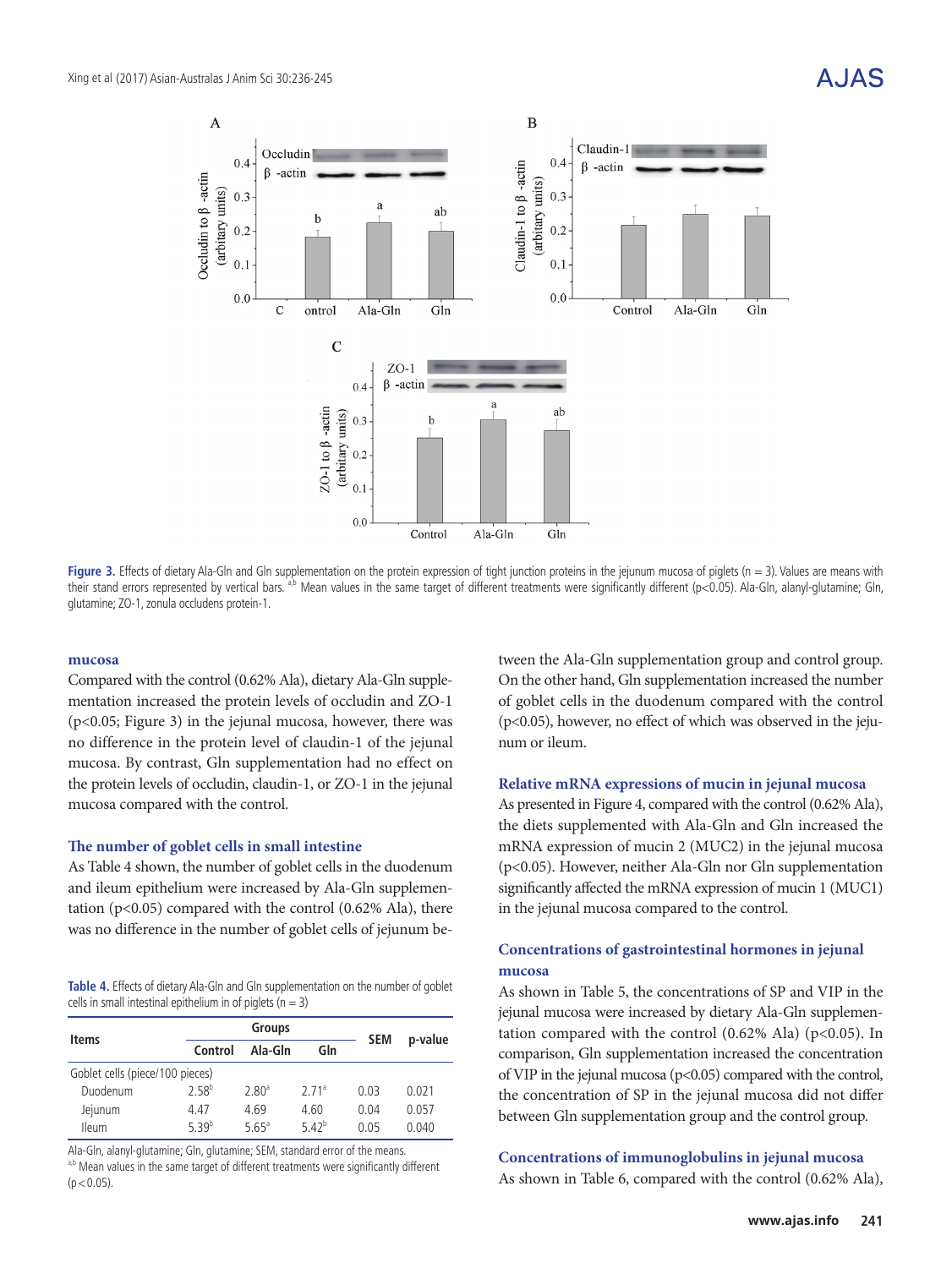

Figure 4. Effects of dietary Ala-Gln and Gln supplementation on the mRNA expression of MUC1 and MUC2 in the jejunum mucosa of piglets (n = 3). Values are means with their stand errors represented by vertical bars.<sup>a,b</sup> Mean values in the same target of different treatments were significantly different (p<0.05). Ala-Gln, alanyl-glutamine; Gln, glutamine; MUC1, mucin 1; MUC2, mucin 2.

dietary Ala-Gln supplementation increased the concentrations of SIgA and IgG in the jejunal mucosa (p<0.05). In comparison with the control, Gln supplementation increased the concentration of SIgA in the jejunal mucosa ( $p$ <0.05), whereas, the concentration of IgM in the jejunal mucosa did not differ among the three treatment groups.

## **DISCUSSION**

The intestine is not only the crucial organ for digestion and absorption of nutrients in piglets, but also an important component of the body's immune system. During the early growth of piglets the development of small intestine is imperfect and sensitive, consequently, weaning will often lead to the common failings such as functional disorder and structural damage of intestine. The results of Hsu showed that the villi height of the Gln supplementation (1% and 2%) groups tended higher than the control group in duodenum and jejunum [12]. Bartell and Batal found that chicks fed diets with 1% Gln had heavier intestinal relative weights and longer intestinal villi compared with the control [13]. In the present experiment, Gln supplementation increased the villi height of jejunum and reduced the crypts depth of jejunum and ileum. Braga-Neto's experiment found that dietary supplemented with Ala-Gln increased the height of intestinal villi in mouse [14]. Our present results indicated that dietary Ala-Gln supplementation increased the

**Table 5.** Effects of dietary Ala-Gln and Gln supplementation on the concentrations of SP and VIP in the jejunum mucosa of piglets ( $n = 3$ )

| <b>Items</b>          |            | <b>Groups</b>       | <b>SEM</b> |      |         |
|-----------------------|------------|---------------------|------------|------|---------|
|                       | Control    | Ala-Gln             | Gln        |      | p-value |
| SP (ng/g of protein)  | $9.09^{b}$ | 11.53 <sup>a</sup>  | $9.42^{b}$ | 0.40 | 0.019   |
| VIP (ng/g of protein) | $2.52^{b}$ | $2.87$ <sup>a</sup> | $2.83^{a}$ | 0.05 | 0.034   |

Ala-Gln, alanyl-glutamine; Gln, glutamine; SP, substance P; VIP, vasoactive intestinal peptide; SEM, standard error of the means.

a,b Mean values within a row with different superscript letters were significantly different ( $p < 0.05$ ).

villi height of duodenum and jejunum, decreased the crypt depth of jejunum and ileum, which was consistent with previous study. Carneiro-Filho' study reported that Ala-Gln accelerated the intestinal recovery compared with 5-FU-treated controls [15]. Comparing the results between Ala-Gln group and Gln group in our study, we found that Ala-Gln supplementation increased the villi height of duodenum and jejunum, up-regulated the ratio of villi height to crypt depth of duodenum and ileum than those in Gln supplementation. The results mentioned above suggest that dietary Ala-Gln supplementation was more effective to maintain the intestinal structural integrity of the piglets than Gln supplementation group, and it may be ascribed to that Ala-Gln was more stable and dissolvable than the free Gln.

Piglets have to obtain some important active substances (EGF, Gln, growth hormone, IGF-1, etc) from milk during the earlier age, whereas, this source will be interrupted by weaning, which may producing a negative influence on the small intestinal mucosal structure [16]. In terms of that, many intestinal epithelial cells have the ability to secrete EGF, IGF-1, etc in the process of cell proliferation and structural restitution. In this study, dietary Gln supplementation increased the mRNA expressions of EGF and IGF-1 in jejunal mucosa of piglets, and their mRNA expressions were higher with Ala-Gln supplementation. Braga-Neto's experiment reported that Gln and Ala-Gln supple-

**Table 6.** Effects of dietary Ala-Gln and Gln supplementation on the concentrations of SIgA, IgG, and IgM in the jejunum mucosa of piglets ( $n = 3$ )

| <b>Items</b>            |            | <b>Groups</b>       | <b>SEM</b>        | p-value |       |
|-------------------------|------------|---------------------|-------------------|---------|-------|
|                         | Control    | Ala-Gln             | Gln               |         |       |
| SlgA (µg/mg of protein) | $5.82^{b}$ | 6.11 <sup>a</sup>   | 6.00 <sup>a</sup> | 0.18    | 0.012 |
| lgG (mg/mg of protein)  | $0.22^{b}$ | $0.25$ <sup>a</sup> | $0.23^{b}$        | 0.02    | 0.026 |
| IqM (mg/mg of protein)  | 0.17       | 0.18                | 0 17              | 0.03    | 0.128 |

Ala-Gln, alanyl-glutamine; Gln, glutamine; SIgA, secretory immunoglobulin A; IgG, immunoglobulin G; IgM, immunoglobulin M; SEM, standard error of the means. a,b Mean values within a row with different superscript letters were significantly different ( $p < 0.05$ ).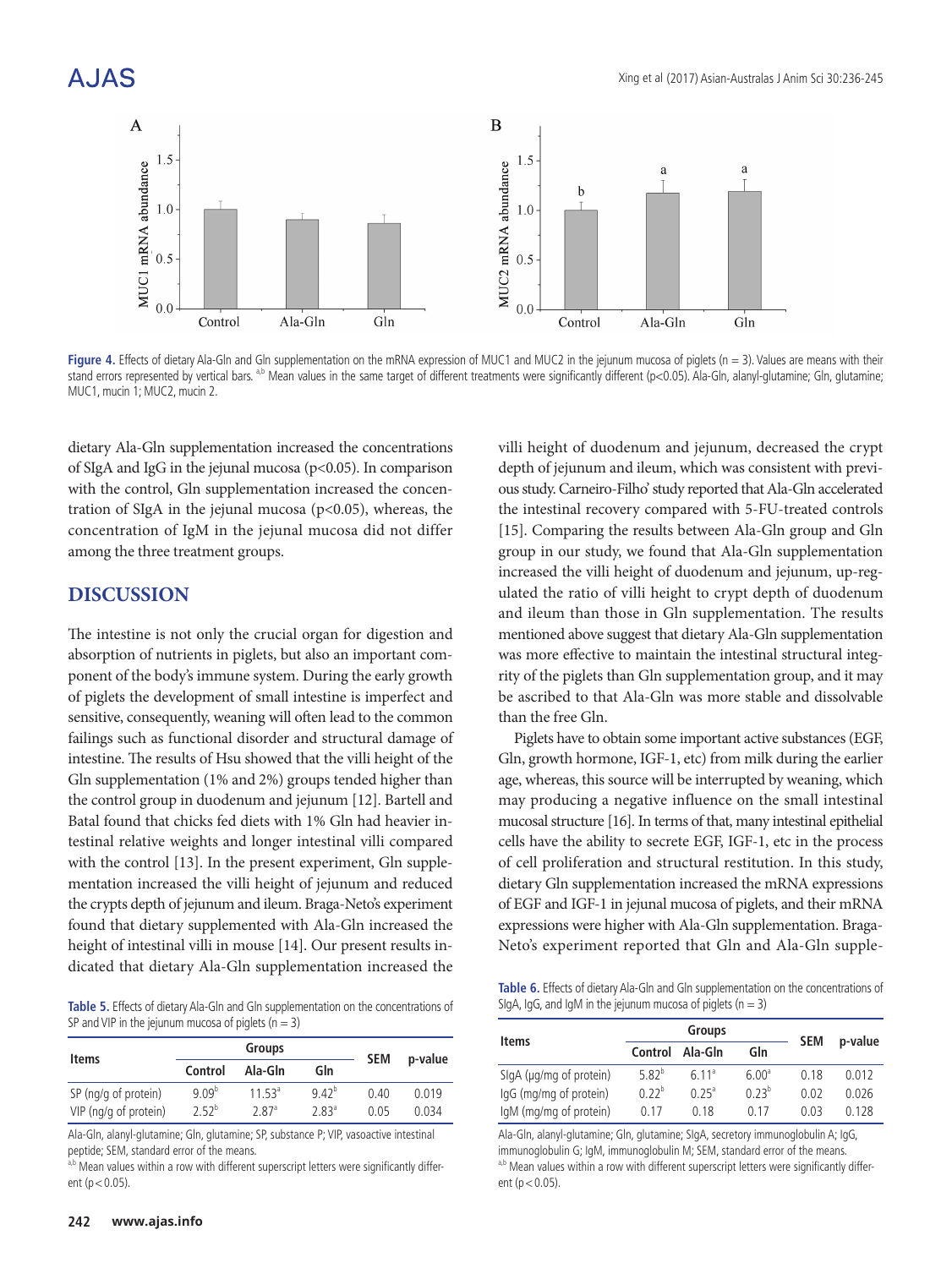mentation improved cell proliferation and migration in IEC-6 cells previously treated with 5-fluorouracil [17]. The functions of EGFR and IGF-1R are similar, and they are the key receptors of EGF and IGF-1 in regulating cells proliferation and differentiation through mitogen-activated protein kinase (MAPK) or phosphatidylinositol-3-kinase (PI3K)/Akt pathways [18]. In the present study, dietary Ala-Gln supplementation increased the mRNA expressions of EGFR and IGF-1R in jejunal mucosa of piglets, and Gln supplementation also increased the mRNA expressions of IGF-1R in jejunal mucosa, but had no significant effect on the mRNA expression of EGFR in the jejunal mucosa. These results reminded that Ala-Gln and Gln could accelerate enterocyte proliferation and promote the functions of the intestinal mucosa physical barrier, and further signified that Ala-Gln was more beneficial enhancing the intestinal mucosa physical barrier than free Gln.

Tight junctions are located in the top of the intercellular structure, which play a critical role in regulating the paracellular permeability and cells polarity of the intestinal epithelium. The tight junctions are composed of transmembrane proteins, including occludin, claudins, tricellulin and junctional adhesion molecules, which may interact with the scaffold proteins such as ZO-1, ZO-2, ZO-3, etc to form the macromolecular compounds and anchor to the actin cytoskeleton on the membrane surface of the adjacent epithelial cells [19]. The disruption of tight junctions is an initial event and associated with the pathogenesis of many gastrointestinal diseases. Glutamine is considered to be the most important nutrient for healing of 'leaky gut syndrome', because Gln is the preferred fuel for enterocyte proliferation. Nan indicated that the deprivation of Gln decreased claudin-1, occludin, and ZO-1 protein levels and caused a disappearance of peri-junctional claudin-1 in Caco-2 cells [20]. Furthermore, Beutheu reported that Gln could improve the intestinal barrier function and increase the protein expression of the tight junctions in mice [21]. In addition, Li and Neu's experiment showed that Gln could regulate intercellular junction integrity and tight junction proteins through the PI3K/Akt signaling pathway. The integrity of the intestinal epithelial cells and the structure of intercellular junction was interactional, and Gln regulated intercellular tight junction integrity probably benefits from the intestinal epithelial cells proliferation. The present results showed that dietary Ala-Gln and Gln supplementation increased the mRNA and protein expressions of tight junctions, and the effects of Ala-Gln supplementation were better than the Gln supplementation. It indicated that Ala-Gln supplementation was beneficial to maintain paracellular permeability, and could promote the functions of intestinal mucosa physical barrier.

Goblet cells, which exist widely among the mucosal surface and scatter in the epithelial layer, have been implicated in the secretion of mucins [22]. There are many kinds of mucins and most recent research has been focused on MUC1 and MUC2.

# A.JAS

MUC1 is the membrane-bound mucin located at the surface of epithelial cells which can promote the mucosal layer adhered to the epithelial cells. MUC2 is the secretory mucin which is the major component of mucin in intestinal mucus. The mucins are secreted by goblet cells, and then mix with water and electrolytes on the mucosal surface to form the chemical barrier upon the intestinal epithelium, which can protect the intestinal mucosa from chemical and mechanical damage [23]. In the present study, dietary Ala-Gln supplementation increased the number of intestinal goblet cells in the duodenum and ileum and up-regulated the mRNA expression of MUC2 in the jejunal mucosa. Similarly, Gln supplementation also improved the number of goblet cells in duodenum and motivated the mRNA expression of MUC2 in jejunal mucosa. The possible reason may be that Ala-Gln and Gln stimulated the intestinal crypt stem cells to proliferate and translate into goblet cells, so as to arouse the secretion of mucins, which were beneficial to strengthen the chemical barrier stability and diminish the intestinal mucosa damage.

The SP is an 11-amino-acid neuropeptide member of the tachykinin family, which localizes in the central nervous system, enteric nerves, immune cells and sensory neurons. Neurokinin-1 receptor (NK-1R) is the high-affinity receptor of SP. The SP can adjust the intestinal reactions including transfer the signal of algesia in the nervous system, regulate motility of the gastrointestinal tract, mucosal permeability and inflammation once it connects with NK-1R [24]. Muangman reported that SP ameliorated the impaired wound healing in nitric oxide synthase null mice by increasing macrophages density in the wounds. Koon's study showed that the interactions of SP and NK-1R could stimulate colonic epithelial cell proliferation [25]. The results in our present study showed that dietary Ala-Gln supplementation increased the concentration of SP in the jejunal mucosa. It suggested that Ala-Gln supplementation was beneficial to enhance the proliferation of the intestinal immune cells and the intestinal immune response capacity. The VIP is one of the best-studied immunoregulatory neuropeptides, which plays a role in two-way signal transmission in the nervous system and immune system [26]. The VIP will interact with its receptors which locate on the surface of the macrophages, and then modulate both innate and adaptive immunity, activate T cells proliferation and differentiation [27]. The present results showed that dietary Ala-Gln and Gln supplementation increased the concentration of VIP in jejunal mucosa, which suggested that Ala-Gln and Gln might have improved the hormonal regulation of intestinal functions and promoted the immune protection of the intestine in piglets.

Intestinal immune functions development deficiency will be a factor affecting piglet growth and development during young age period. Moreover, segregating and weaning stress will disrupt the intestinal functions and arouse intestinal inflammation and activate the immune cell proliferation. Immuno-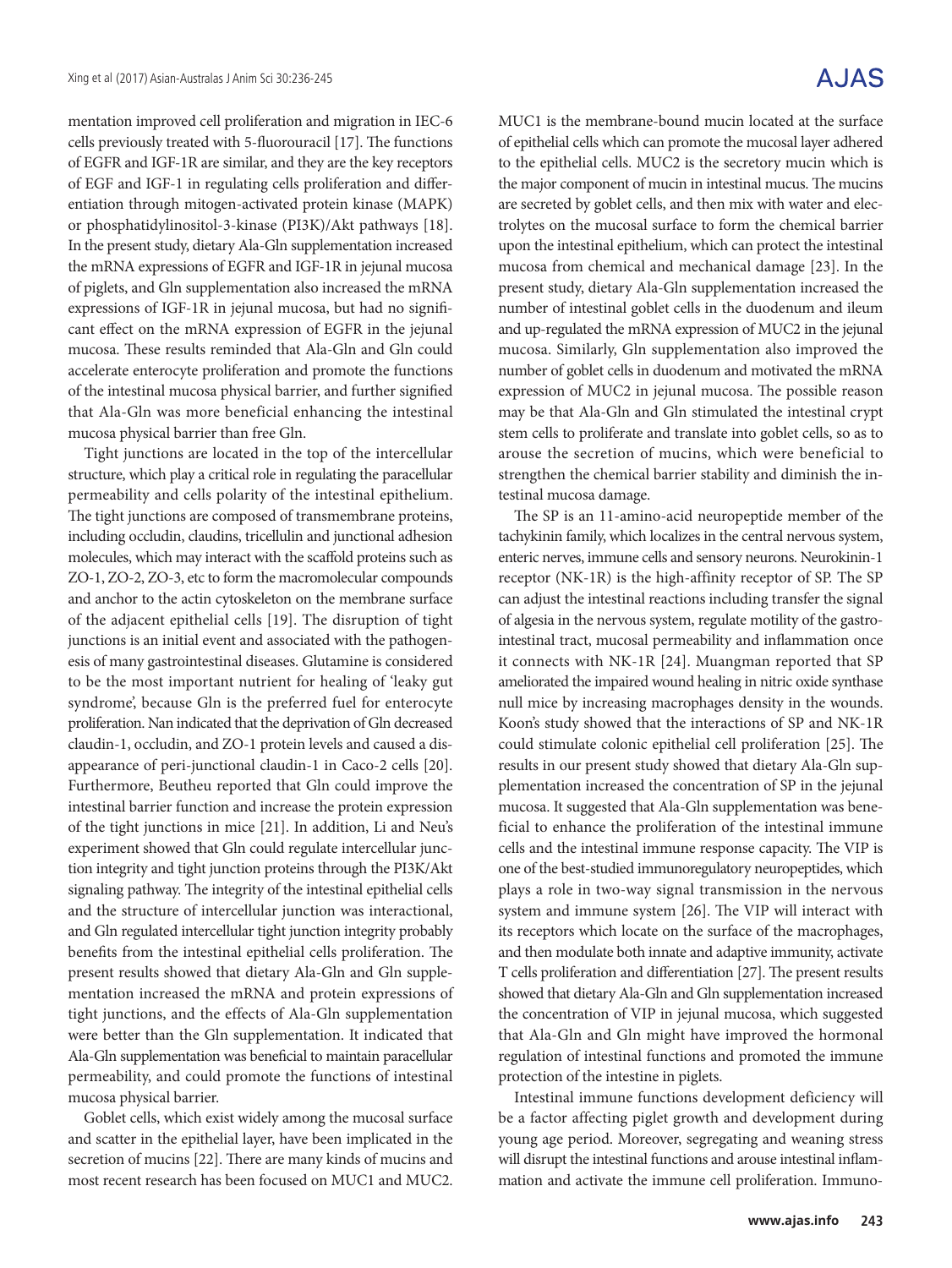# A.JAS

globulins are primarily secreted by lymphoid cells and participate in actuating both humoral and cellular immune reactions. SIgA is the most important member among the immunoglobulins and is secreted by lymphatic B cells and plays an essential immune role in preventing pathogenic agents colonizing the intestinal epithelium, as well as modulating the inflammatory response to maintain the intestinal homeostasis [28]. In addition, IgG and IgM are also involved in immune responses in the intestine [29,30]. The Gln is a primary fuel to be utilized by intraepithelial lymphocytes. In the present study, the results showed that Gln supplementation increased the concentration of SIgA in jejunal mucosa. Furthermore, dietary Ala-Gln supplementation increased the concentrations of SIgA and IgG in jejunal mucosa. It is probable that Ala-Gln and Gln could improve the secretion of immunoglobulins in intestinal mucosa and enhance the mucosal immune barrier function through promoting the intestinal lymphocyte proliferation and development.

# **CONCLUSION**

Dietary Ala-Gln supplementation could be beneficial to maintain the small intestinal health and promote the intestinal development of piglets through enhancing the physical, chemical and immune barriers in the intestinal mucosa.

# **CONFLICT OF INTEREST**

We certify that there is no conflict of interest with any financial organization regarding the material discussed in the manuscript.

# **ACKNOWLEDGMENTS**

This research was supported by the National Key Basic Research Program of China (2013CB127306).

# **REFERENCES**

- 1. Viggiano D, Ianiro G, Vanella G, et al. Gut barrier in health and disease: focus on childhood. Eur Rev Med Pharmaco 2015;19: 1077-85.
- 2. Nalle SC, Turner JR. Intestinal barrier loss as a critical pathogenic link between inflammatory bowel disease and graft-versus-host disease. Mucosal Immunol 2015;8:720-30.
- 3. Wu GY. Recent advances in swine amino acid nutrition. J Anim Sci Biotechnol 2010;1:118-30.
- 4. Rogero MM, Tirapegui J, Pedrosa RG, de Castro IA, de Oliveira Pires IS. Effect of alanyl-glutamine supplementation on plasma and tissue glutamine concentrations in rats submitted to exhaustive exercise. Nutrition 2006;22:564-71.
- 5. Zhang BL, Lin M, Yu CN, et al. Alanyl-glutamine supplementation regulates mTOR and ubiquitin proteasome proteolysis signaling pathways in piglets. Nutrition 2016;32:1123-31.
- 6. Haynes TE, Li P, Li X, et al. L-Glutamine or L-alanyl-L-glutamine prevents oxidant or endotoxin-induced death of neonatal enterocytes. Amino acids 2009;37:131-42.
- 7. Wang J, Chen L, Li P, et al. Gene expression is altered in piglet small intestine by weaning and dietary glutamine supplementation. J Nutr 2008;138:1025-32.
- 8. Committee on Nutrient Requirements of Swine, National Research Council. Nutrient requirements of swine. 11th ed. Washington, DC: National Academy Press; 2012.
- 9. Xiong B, Pang Z, Luo Q. Tables of feed composition and nutritive values in China. Chin Feed 2012; 21:33-44 (In Chinese).
- 10. AOAC International. Official methods of analysis of AOAC International. 17th ed. Gaithersburg, MD: AOAC International; 2000.
- 11. Livak KJ, Schmittgen TD. Analysis of relative gene expression data using real-time quantitative PCR and the  $2^{-\Delta\Delta CT}$  method. Methods 2001;25:402-8.
- 12. Hsu CB, Huang HJ, Wang CH, Yen HT, Yu B. The effect of glutamine supplement on small intestinal morphology and xylose absorptive ability of weaned piglets. Afr J Biotechnol 2010;9: 7003-8.
- 13. Bartell SM, Batal AB. The effect of supplemental glutamine on growth performance, development of the gastrointestinal tract, and humoral immune response of broilers. Poult Sci 2007;86: 1940-7.
- 14. Braga-Neto MB, Oliveira BM, Rodrigues RS, et al. Protective effects of alanyl-glutamine supplementation against nelfinavirinduced epithelial impairment in IEC-6 cells and in mouse intestinal mucosa. Cancer Biol Ther 2012;13:1482-90.
- 15. Carneiro-Filho BA, Oriá RB, Rea KW, et al. Alanyl-glutamine hastens morphologic recovery from 5-fluorouracil–induced mucositis in mice. Nutrition 2004;20:934-41.
- 16. Xu RJ. Development of the newborn GI tract and its relation to colostrum/milk intake: a review. Reprod Fert Dev 1996;8:35-48.
- 17. Braga-Neto, MB, Warren CA, Oria, RB, et al. Alanyl-glutamine and glutamine supplementation improves 5-fluorouracil-induced intestinal epithelium damage *in vitro*. Digest Dis Sci 2008;53: 2687-96.
- 18. Chun KH, Jerome WK, Sun SH, et al. Effects of deguelin on the phosphatidylinositol 3-Kinase/Akt pathway and apoptosis in premalignant human bronchial epithelial cells. J Natl Cancer I 2003;95:291-302.
- 19. Van Itallie CM, Anderson JM. Claudins and epithelial paracellular transport. Annu Rev Physiol 2006;68:403-29.
- 20. Nan L, Lewis P, Samuelson D, Liboni K, Neu J. Glutamine regulates Caco-2 cell tight junction proteins. Am J Physiol-Gastr L 2004; 287:G726-G33.
- 21. Beutheu S, Ouelaa W, Guérin C, et al. Glutamine supplementation, but not combined glutamine and arginine supplementation, improves gut barrier function during chemotherapy-induced intestinal mucositis in rats. Clin Nutr 2014;33:694-701.
- 22. Patel KK, Miyoshi H, Beatty WL, et al. Autophagy proteins control goblet cell function by potentiating reactive oxygen species prod-